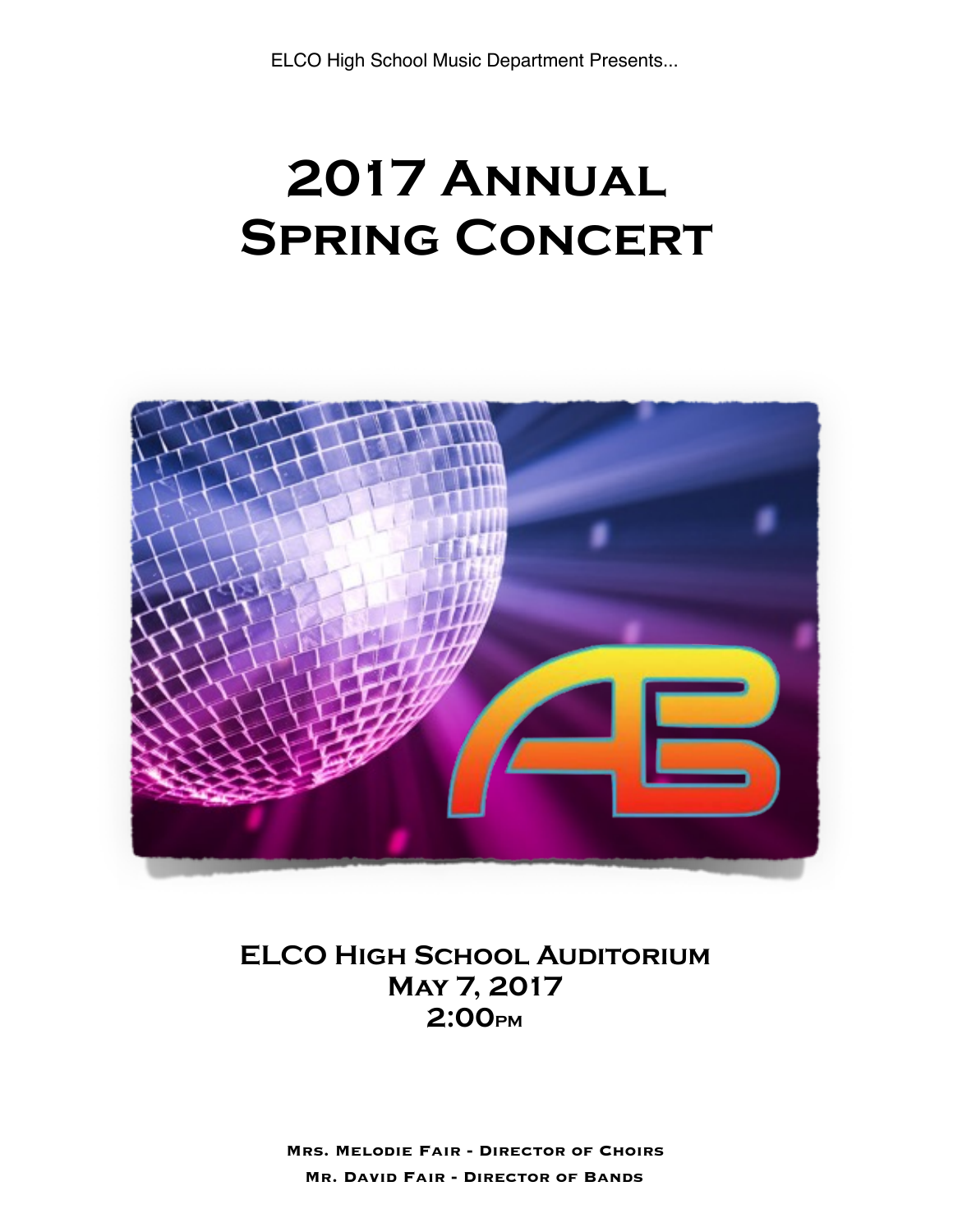# **PROGRAM**

| ROCK, ROLL, & REMEMBER ARR. TED RICKETTS<br>(SALUTE TO DICK CLARK)                             |
|------------------------------------------------------------------------------------------------|
| MANCINI MEDLEY  ARR. STPEHEN BULLA<br>SOLOIST: CLARK LOVELL, FLUGELHORN<br><b>CONCERT BAND</b> |
|                                                                                                |
| <b>FULL CHORUS AND BAND</b>                                                                    |
| IN THE NAME OF MUSICW. HILL & V. JOHNSON<br><b>FULL CHORUS</b>                                 |
| REGIONAL CHORUS PARTICIPANTS                                                                   |
| R.O.C.S.                                                                                       |
| I WILL SURVIVE/SURVIVORARR. MARK BRYMER<br>LADIES                                              |
| <b>MEN</b>                                                                                     |
| SOLOIST: CODY SPEICHER, ALTO SAX                                                               |
| BARRY MANILOW MEDLEY  ARR. ROBERT LOWDEN<br><b>CONCERT BAND</b>                                |
| BANDSTAND BOOGIE  ARR. ROGER EMERSON                                                           |
| BRIDGE OVER TROUBLED WATERS ARR. KIRBY SHAW<br><b>FULL CHORUS</b>                              |
| PLEASE JOIN US IN THE CAFETERIA FOR SOME<br>REFRESHMENTS AFTER THE CONCERT                     |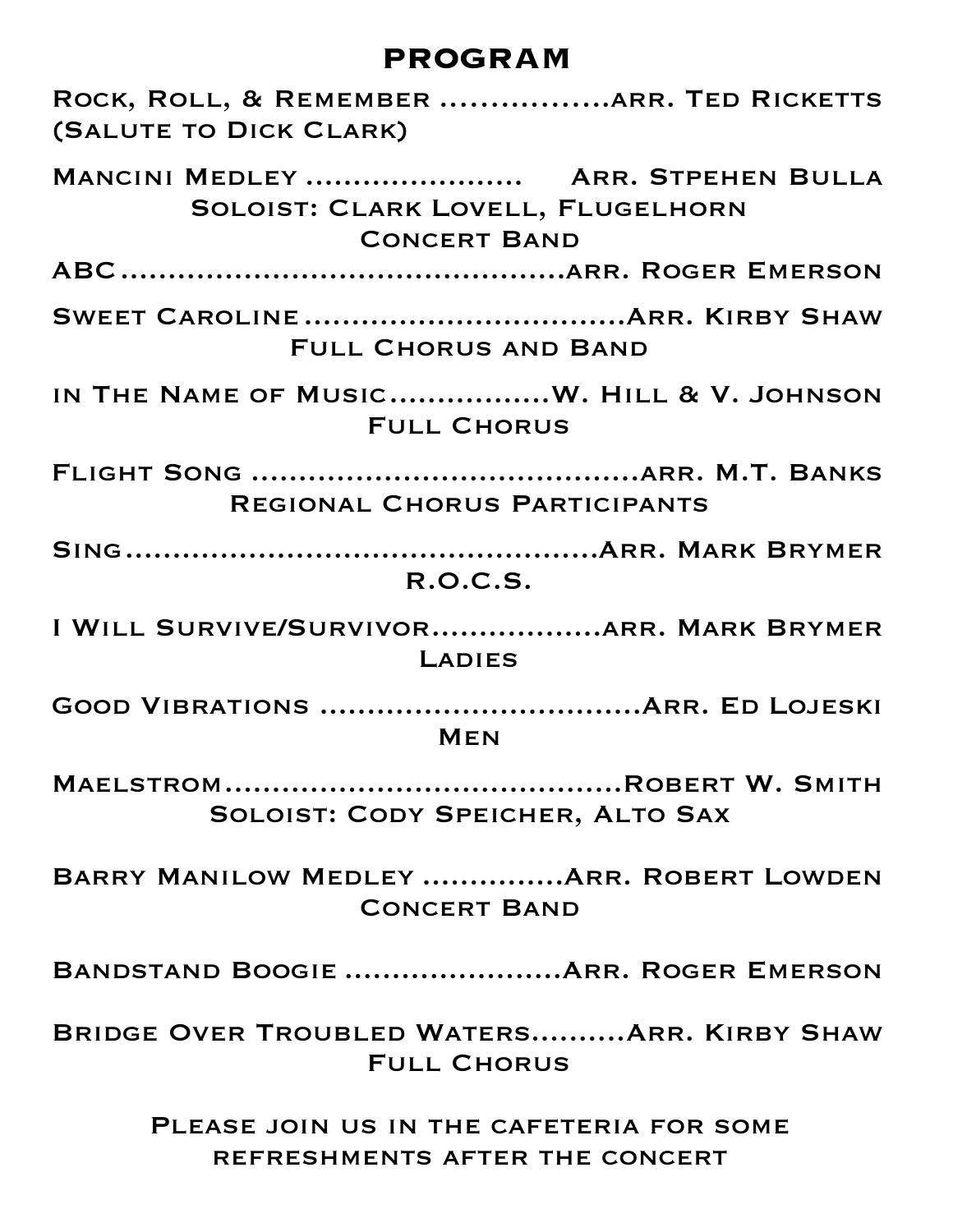# **ELCO High School Band**

**FLUTE** Julianna Bowers Mackenzie Gettle Marissa Kemmerling **PRINCIPAL** Savannah Lewis 1 Kirsten Shepherd Amanda Vanoverbeke Alyssa Weaver Cherish Weaver Tessa Willhoyte

Alto Saxophone Macauley Beard Alexandra Gates Dana Lovell Jessica Osterhouse Cody Speicher 1 Principal

Tenor Saxophone Patrick Gibble ZACHARIAH HACKMAN Mason Logdahl Madelyn Morrissey **PRINCIPAL** 

**OBOE KELSEY STUBBLEBINE** Rose Patrushev

**CLARINET** Makayla Arnold Principal Elizabeth Ebling RACHAEL FLING Amber Heisey August Miller Brianna Shepler Sarah Simion Principal Sara Smith

**BARITONE SAXOPHONE** Jacob Hitz 1

**TRUMPET** Hunter Bailey Erik Heck Xander Heil William Leedom Clark Lovell 1,2,3 Principal Nevan Mauger Timothy Patrushev Ethan Scalese Hailey Seyfert Bobby Walck

Bass Clarinet Hana Angley 1

Contra Bass Clarinet Amaya Phillips 1

French Horn Kaylin Nolt Faith Smith Hannah Williams Principal Meagan Yoder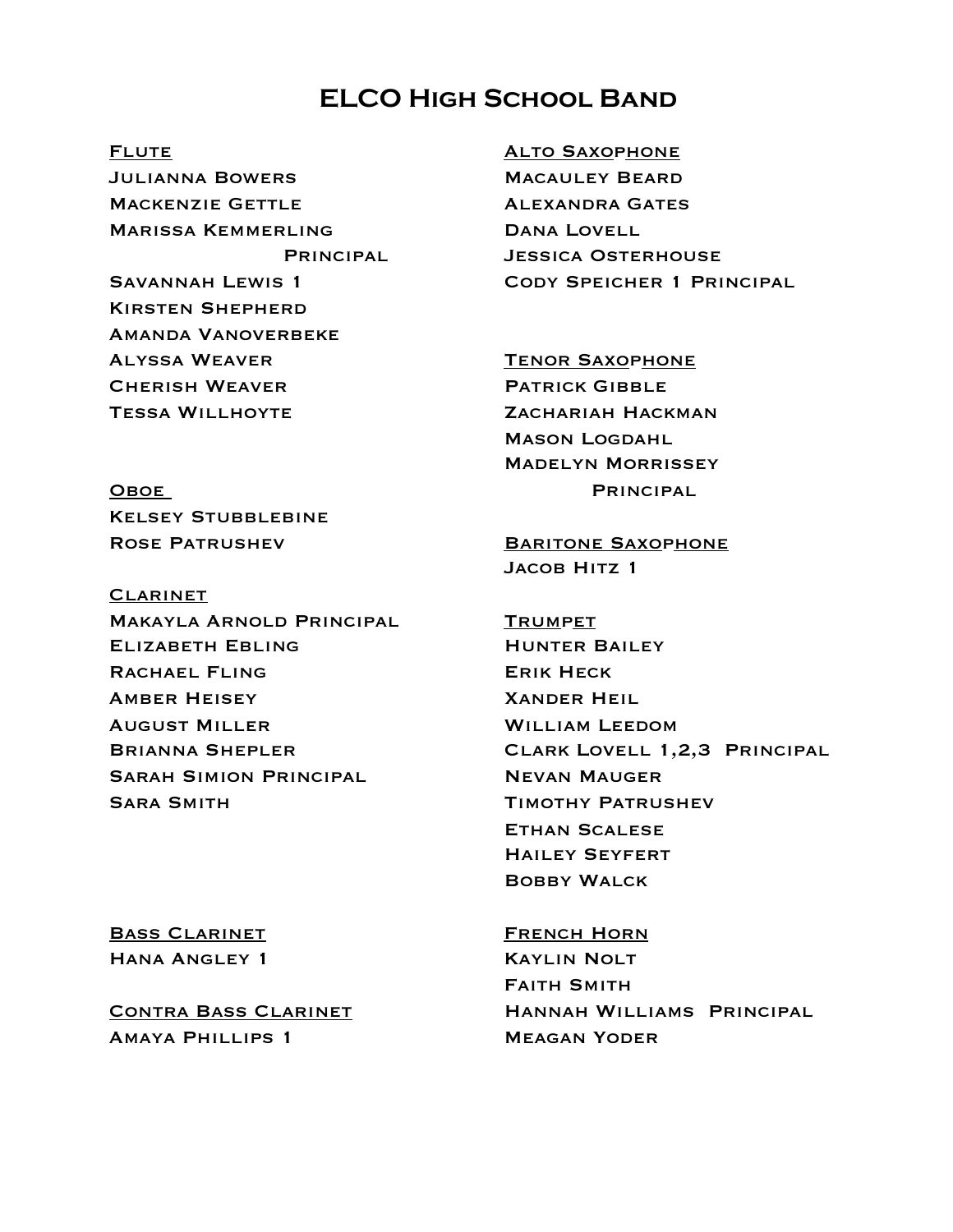# **ELCO High School Band (cont.)**

**TROMBONE** 

Chance Leed principal DAVID DEITZ 1 **VITO HECK** Joseph Nelson **MATTHEW SWEINHART 1** 

ZACHARY WHELAN JENNA HELSEL

Mallet Percussion

Electric Bass Libby Foelker

EUPHONIUM Ethan Gregorzek

**TUBA** Rachel Brendel **MATTHEW SWEINHART** 

1-LLMEA County Band 2-District 7 Band 3- District 7 Jazz Band

**PERCUSSION** Samuel Buckwalter Faustina Falk principal Christopher Habowski Ethan Hentz WYATT HOUTZ Dylan Landuyt Haley McMullen Dylan Mellor Danielle Nelson David Patrushev LILLIAN PETTY Austin Thomas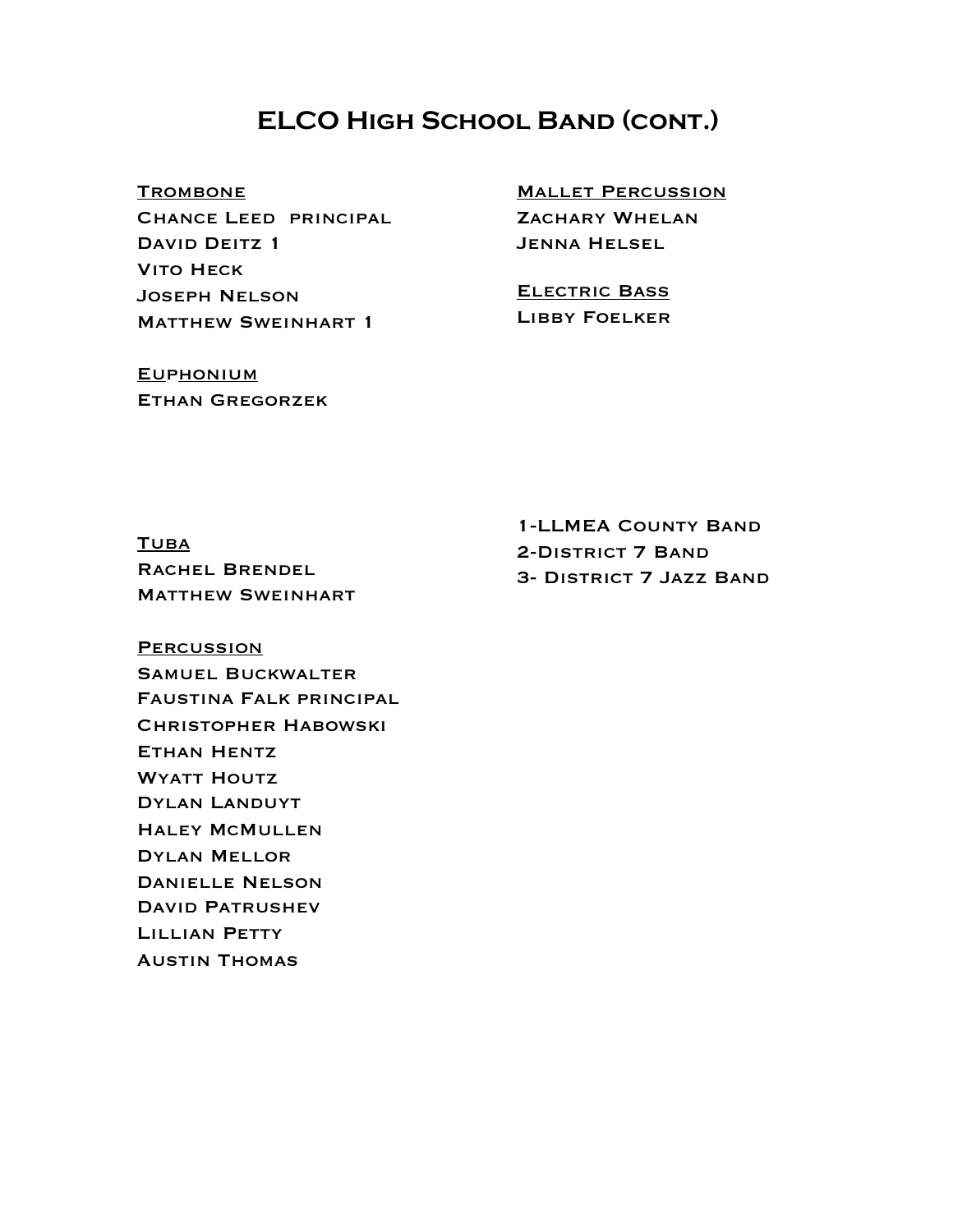#### **SOPRANOS**

Hana Angley # Melina Antonucci Alyssa Avans Jaylyn Balthaser Abby Bender Casey Boyer Jalena Centeno Julia Chekanov Paige Confair Amanda Cospito Kaitlyn Cruz Gracie Faehling Libby Foelker # 1, 2, 3 Danielle Hackman **MIETAAY HAMILTON** Brianne Hart katelyn Hart Bethany Hartmoyer Shelby Heinsey Amanda Krall Nautica Krueger McKenzie Layser DANA LOVELL #2 Jade mattocks RACHAEL MCCONNELL Kaley Michael #1,2 Madelyn Morrissey #1,2 Sarah Omar Jessica Osterhouse Rose Patrushev Amaya Phillips # Destiny Rodriguez Abigail Schafebook Brianna Shepler Faith Smith Mariah Sonnen Erin Speicher Kendra Stephenson Katrina Swartz

#### Sopranos (cont.)

Emily VanOverbeke Katie Wanner Alyssa Weaver Evelynn Welling # Tessa Willhoyte Hannah Williams # Natalie Wilson Morgan Wimer

#### **Altos**

Julia Angstadt Emily Bennethum Danika Boltz# **SABRINA BOTTOMSTONE** Kaylynn Clark Gabriella Della Ragione Alyssa Derr Morgan Drenning Elizabeth Ebling Jessica Etnoyer Faustina Falk Emma Flesher RACHAEL FLING Julia Gettler Tanisha Grewal Rimma Grinev Kaylee Hackman Allie Header Amber Heisey Jenna Helsel Kayla Henson Madisyn Hine Kristie Houck Aleah Janesko Abbie Keath #2 Alyssa Keath # Janet Keens Savannah Lewis Kayla Light #1,2, 3 Aliyah Shade Sarah Shollenberger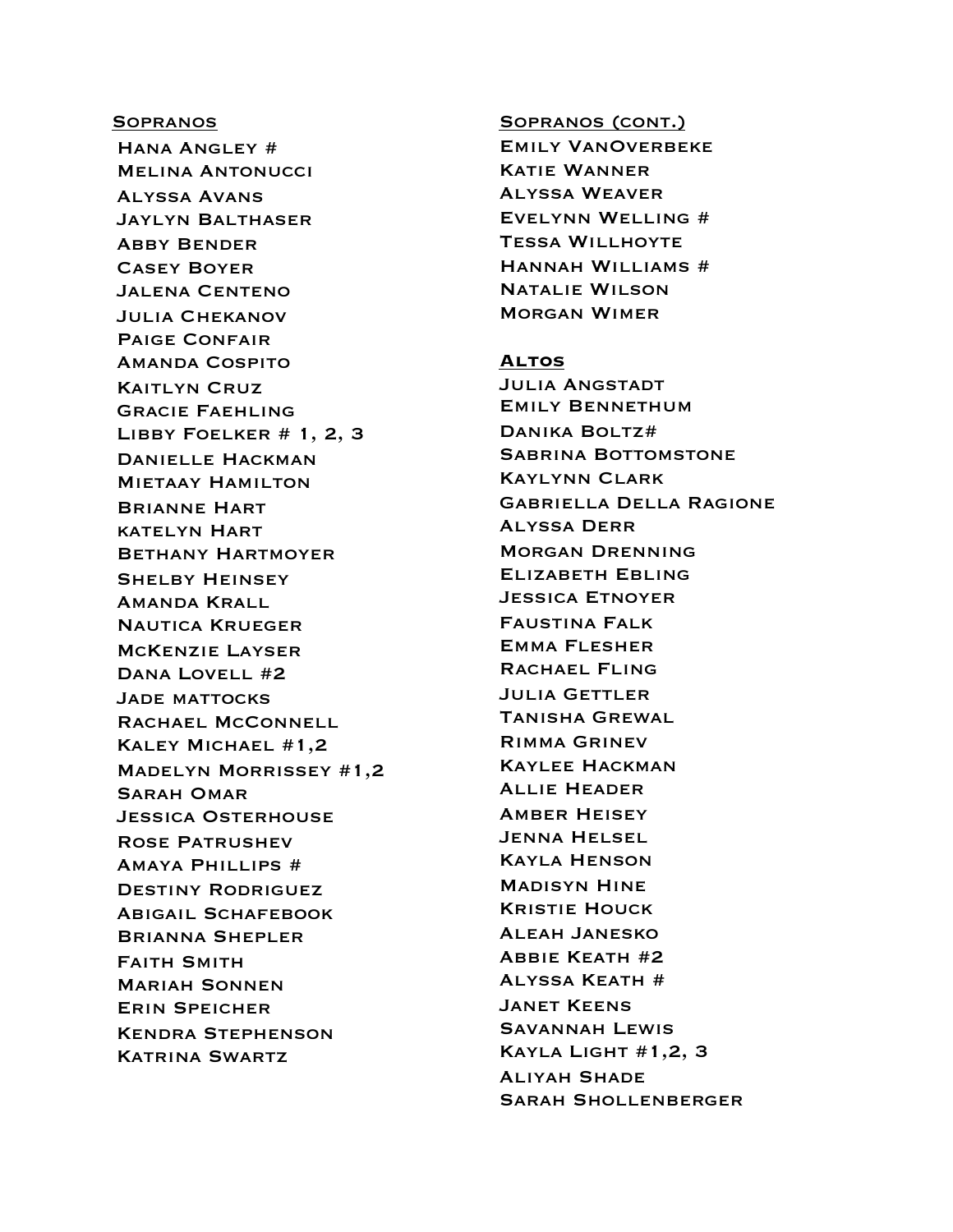#### ALTOS (CONT.)

Amanda Smith Hayley Smith Hannah Stohler Kierstin Swisher Julia Underkoffler Cherish Weaver Alicia Yoh

#### **Tenor**

Darrien Brendel LUCAS COURCHAINE DAVID DEITZ #1,2 Hunter Hedgepeth Xander Heil JACOB HITZ #1,2 Brandon Keller Samuel Krupenya # Chance Leed Christian Morasco Andrew Moyer Joel Petty Ethan Scalese Michael Schaeffer #1,2 Nathan Schaeffer Nicholas Shanfelder# 1,2,3 Tyler Tulos Joshua Warfield Jared Weaver # Zach Whelan# Cameron Wolgemuth#

#### **Bass**

Macauley Beard Hunter Bailey Carson Bordner Patrick Gibble **MITCHELL GRAY** Ethan Hentz Isaiah Hess Dakota Houser Adam Koehler Ashton Laucks William Leedom Mason Logdahl Clark Lovell #1,2 Nevin Mauger 1,2 Joseph Nelson Timothy Patrushev # Christopher Rank Luke Reinhart #1,2,3

### Concert Choir #ELCO R.O.C.S. 1-LLMEA County Chorus 2-District 7 Chorus 3 - Region V State Chorus

Accompanists: Jalyn Rodriguez ZACH WHELAN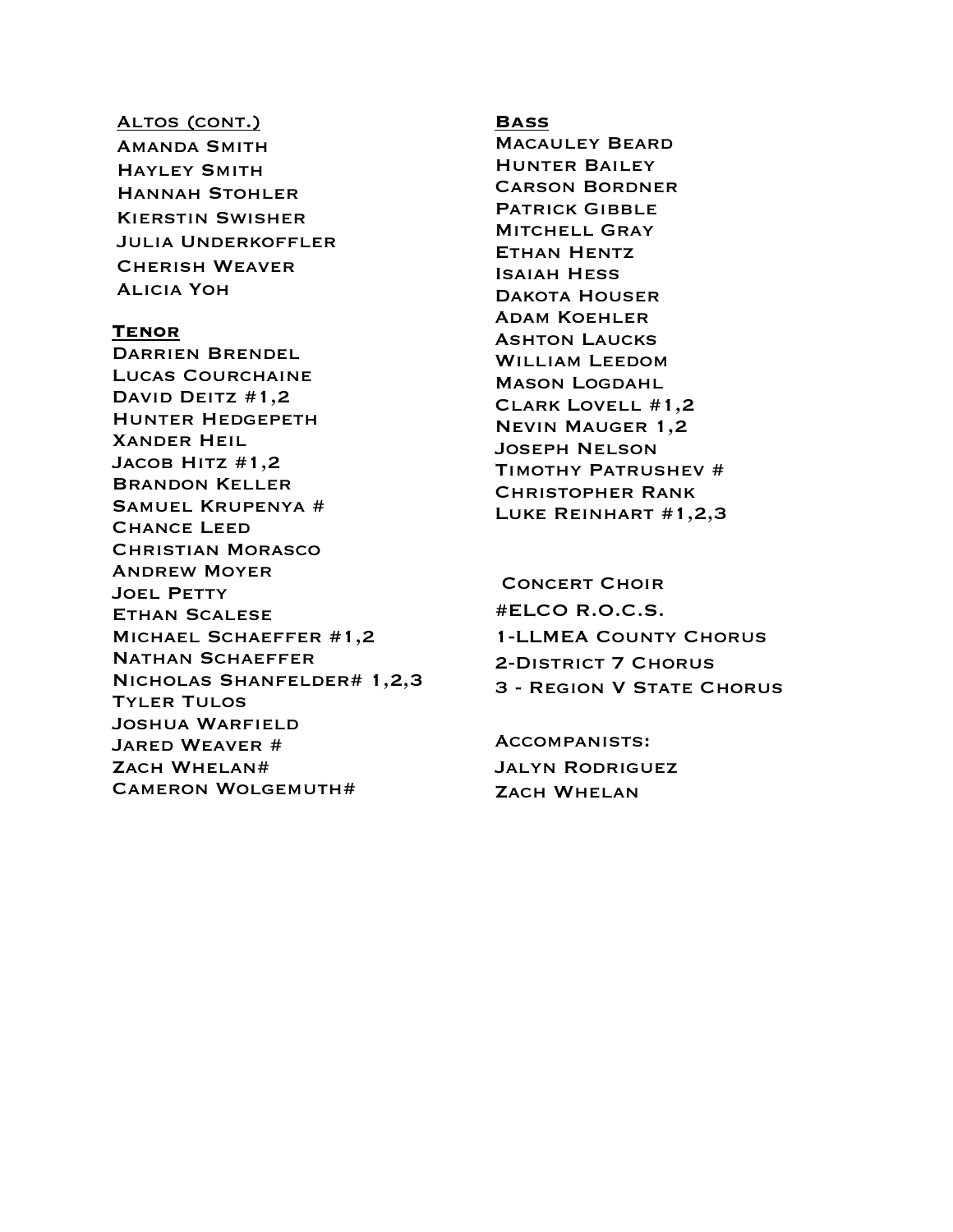# **UPCOMING EVENTS**

**ELCO MIDDLE SCHOOL CONCERT** 

ELCO HIGH SCHOOL AUDITORIUM MAY 9. 2017 7:00PM

### **ELCO INTERMEDIATE SCHOOL CONCERT**

ELCO HIGH SCHOOL AUDITORIUM MAY 11, 2017 7:00PM

### **ELCO FINE ARTS NIGHT**

ELCO HIGH SCHOOL MAY 23, 2017 5:00-9:00PM R.O.C.S. & Jazz Band Concert 7:00PM